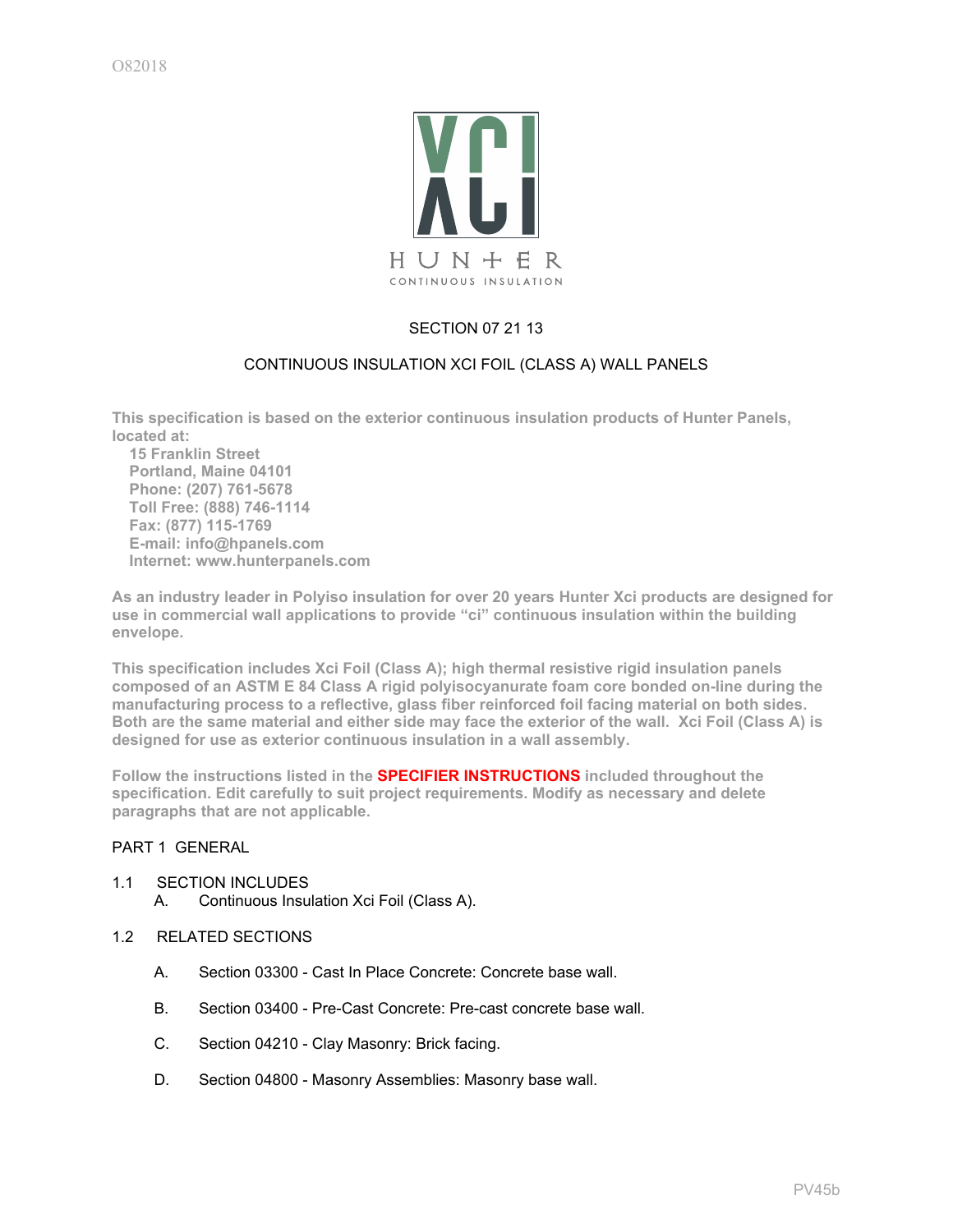- E. Section 04850 Stone Facing.
- F. Section 05400 Cold Formed Metal Framing.
- G. Section 07260 Vapor Retarders: Vapor retarder materials over insulation to adjacent insulation.
- H. Section 07270 Air Barriers: Air seal materials over insulation to adjacent insulation.
- I. Section 09110 Non-Structural Metal Framing.
- J. Section 09200 Plaster and Gypsum Board.
- K. Section 09220 Stucco.

## 1.3 REFERENCES

- A. ASTM C 209 Methods of Testing Insulating Board, Structural and Decorative.
- B. ASTM C 518 Steady State Thermal Transmission by Means of the Heat Flow Meter Apparatus (R Value)
- C. ASTM C 1289 Specifications for Faced Rigid Cellular Polyisocyanurate Thermal Insulating Board.
- D. ASTM D 1037 Standard Test Methods for Evaluating Properties of Wood-Base Fiber and Particle Panel Materials
- E. ASTM D 1621 Test Methods for Compressive Properties of Rigid Cellular Plastics.
- F. ASTM D 2126 Test Method for Response of Rigid Cellular Plastics to Thermal and Humid Aging.
- G. ASTM D 3273 Standard Test Method for Resistance to Growth of Mold on the Surface of Interior Coatings in an Environmental Chamber.
- H. ASTM E 84 Standard Test Method for Surface Burning Characteristics of Building Materials
- I. ASTM E 96 Test Method for Water Vapor Transmission of Materials.
- J. ASTM E 283 Standard Test Method for Determining Rate of Air Leakage Through Exterior Window, Curtain Walls and Doors Under Specific Pressure Differences Across the Specimen
- K. ASTM E 330 Standard Test Method for Structural Performance of Exterior Windows, Doors, Skylights and Curtain Walls by Uniform Static Air Pressure Difference.
- L. ASTM E 331 Standard Test Method for Water Penetration of Exterior Windows, Doors, Skylights and Curtain Walls by Uniform Static Air Pressure Difference
- M. ASTM E 2178 Standard Test Method for Air Permeance of Building Materials
- N. ASTM E 2357 Standard Test Method for Determining Air Leakage of Air Barrier Assemblies
- O. ASHRAE 90.1-2010 Energy Standard for Buildings Except Low-Rise Residential Buildings.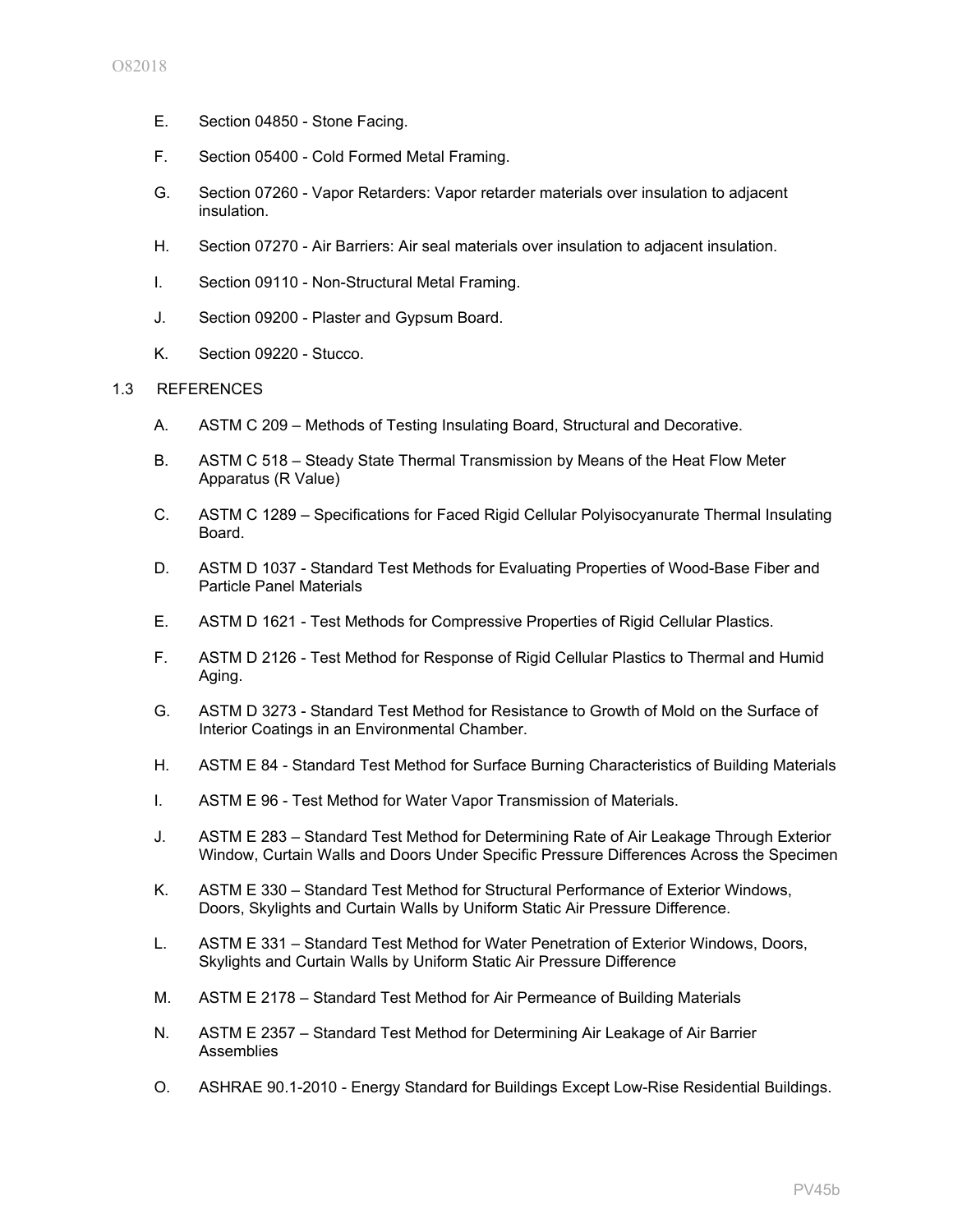- P. California Bureau of Furnishings and Home Insulation
- Q. IBC Chapter 26 Foam Plastic Insulation.
- R. Miami-Dade County FL NOA No: 14-0501.01.
- S. NFPA 285 Standard Fire Test Method For Evaluation Of Fire Propagation Characteristics Of Exterior Non-Load-Bearing Wall Assemblies Containing Combustible Components.
- 1.4 SYSTEM DESCRIPTION

**SPECIFIER INSTRUCTIONS** - Delete sections below not relevant to this project; add others as required.

- A. NFPA 285 Exterior Wall Assembly Concrete Masonry Construction:
	- 1. Base Wall System:
		- a. Cast in Place Concrete Masonry
		- b. Precast Concrete Masonry
		- c. CMU Wall.
	- 2. Approved Exterior Finish:
		- a. Masonry: Brick veneer anchors, standard types, installed maximum 24 inches (610 mm) o.c. vertically. Maximum 2 inch (51 mm) air gap between exterior insulation and brick. Standard nominal 4 inches (102 mm) thick or greater, clay brick.
		- b. Stucco: Minimum 1/2 inch (13 mm) thick, Exterior Cement Plaster and Lath.
		- c. Limestone or Natural Stone: Minimum 1-1/4 inch (32 mm) thick, Limestone or Natural Stone Veneer or minimum 1-1/2 inches (38 mm) thick Cast Artificial Stone Veneer. Any standard installation technique can be used.
		- d. Terra Cotta Cladding: Use any Terra Cotta Cladding System in which Terra Cotta is minimum 1/2 inch (13 mm). Any standard installation technique can be used.
		- e. Thin Brick or Cultured Stone: Use any metal lath and thin set adhesive tested by the panel manufacturer via the NFPA 285 test method. Minimum of 3/4 inch (18 mm). Any standard installation technique can be used.
		- f. Metal Composite Material: Use any Metal Composite Material system that has been successfully tested by the panel manufacturer via the NFPA 285 test method. Any standard installation technique can be used.
		- g. Exterior Metal: Metal Exterior wall coverings: Steel, Aluminum, Copper or Zinc. Any standard installation technique can be used.
		- h. Fiber Cement Board siding. Any standard installation technique can be used.
		- i. Stone Aluminum: Stone Aluminum Honeycomb Composite Panels that have been successfully tested by the panel manufacturer via the NFPA 285 test method. Any standard installation technique can be used.
		- j. Autoclaved-aerated-concrete (AAC) panels that have been successfully tested by the panel manufacturer via the NFPA 285 test method. Any standard installation technique can be used.
		- k. FunderMax M.Look Grey Core- minimum ¼" thick using any standard installation technique.
	- 3. Panel Thickness:
		- a. 3.5 inches (89 mm) maximum, NFPA 285 approved.
		- b. 3.6 to 4.0 inches (91 to 102 mm), contact Hunter Panels Xci for NFPA 285 approvals.
	- 4. Stud Cavity: Not Applicable.
	- 5. Exterior Sheathing: Not Applicable.
	- 6. Floorline Firestopping: 4 lb/cu ft mineral fiber based safing insulation at each floor line, attached with Z Clips or equivalent.
	- 7. Weather Resistive Membrane Applied to Base Wall: Acceptable products are: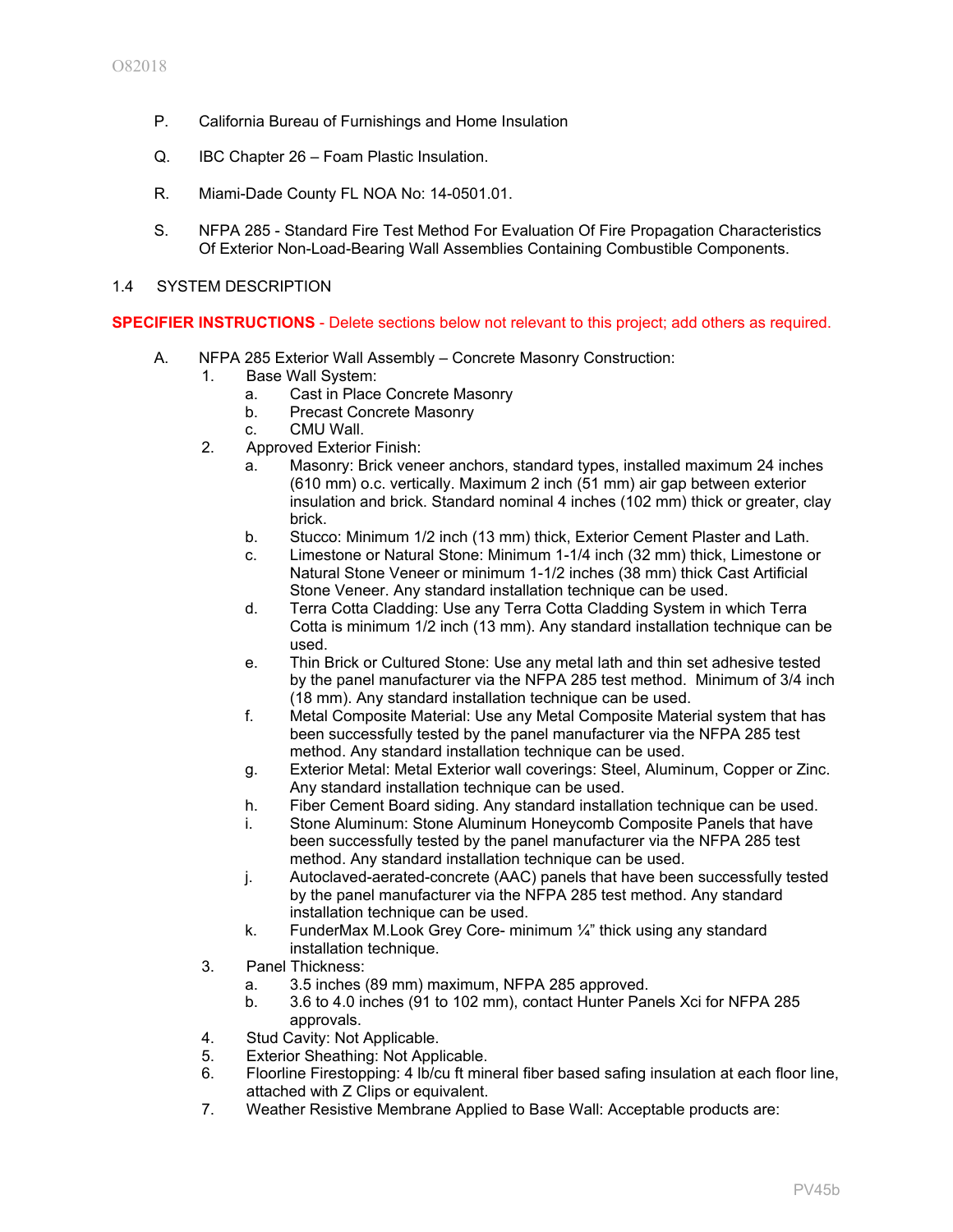- a. Carlisle:
	- 1) Fire Resist Barritech VP or VP LT
	- 2) Fire Resist Barritech NP
	- 3) Fire Resist 705 FR-A
	- 4) Fire Resist 705 VP
- b. BASF:
	- 1) Enershield I
	- 2) Enershield HP
- c. Cosella Dorken
	- 1) Delta-Vent SA
	- 2) Delta-Vent S
	- 3) Delta-Fassade S
	- 4) Delta Maxx
- d. Dryvit:
	- 1) Backstop NT
- e. DuPont:
	- 1) Tyvec ComercialWrap or Commercial Wrap D
- f. GE:
	- 1) Momentive SEC 2500 SilShield
	- 2) Momentive SEC 2600 Elemax
- g. Henry:
	- 1) Air Bloc 16MR
	- 2) Air Bloc 17MR<br>3) Air Bloc 21S
	- Air Bloc 21S
	- 4) Air Bloc 31MR
	- 5) Air Bloc 33MR
	- 6) Blueskin SA (Please contact Hunter Xci for cladding options)
- h. PolyGuard:
	- 1) Air Lok Flex VP
	- 2) Flexguard
	- 3) Air Lok Flex (Please contact Hunter Xci for cladding options)
- i. Prosoco:
	- 1) R Guard Spray Wrap MVP
	- 2) R Guard CAT-5
	- 3) R Guard CAT-5 Rainscreen
	- 4) R Guard VB
- j. StoCorp:
	- 1) StoGuard VaporSeal
- k. VaproShield:
	- 1) Wrap Shield SA
	- 2) Reveal Shield SA
- l. WR Grace:
	- 1) Perm-a-barrier VPS
	- 2) Perm-a-barrier NPL
	- 3) Perm-a-barrier VPL or VPL LT
	- 4) Perm-a-barrier VPL 50 (Please contact Hunter Xci for cladding options)
	- 5) Perm-a-barrier NP 10 (Please contact Hunter Xci for cladding options)
	- 6) Perm-a-barrier NP 20
	- 7) Perm-a-barrier Aluminum Wall Membrane
- m. WR Meadows
	- 1) Air Shield LMP (Gray or Black)
	- 2) Air Shield TMP
	- 3) Air Shield LSR
- n. 3M:
	- 1) 3015 (with Hold Fast adhesive at a 6 mil thickness)
- o. Pecora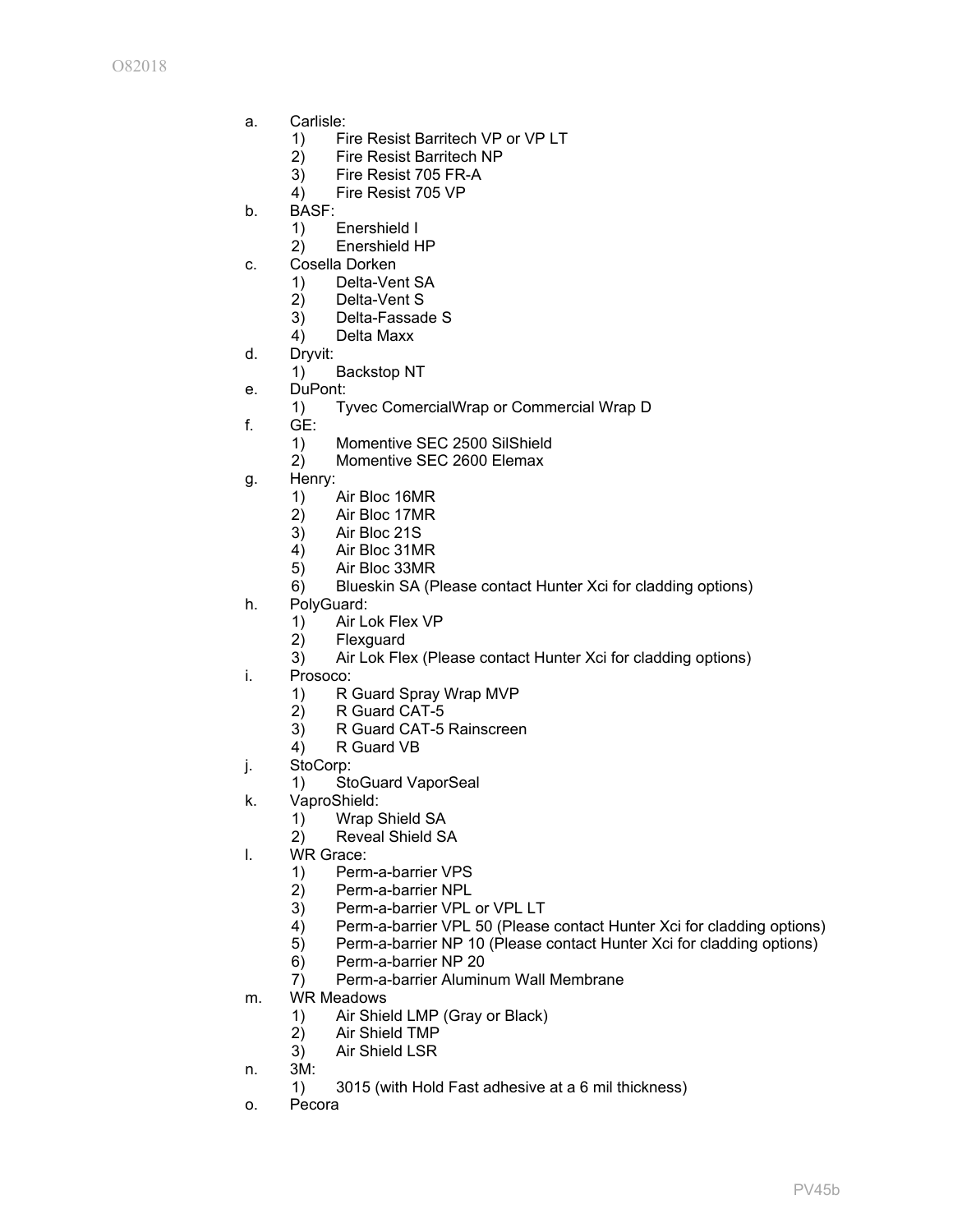- 1) XL Perm Ultra VP
- p. None
- 8. Weather Resistive Membrane Applied to Exterior Insulation: Acceptable products are:
	- a. Carlisle:
		- 1) Fire Resist Barritech VP or VP LT
		- 2) Fire Resist Barritech NP
		- 3) Fire Resist 705 FR-A
		- 4) Fire Resist 705 VP
		- b. Cosella Dorken
			- 1) Delta-Vent SA
			- 2) Delta-Vent S
			- 3) Delta-Fassade S
			- 4) Delta Maxx
		- c. Dryvit:
			- 1) Backstop NT
		- d. DuPont:
			- 1) Tyvec ComercialWrap
		- e. GE:
			- 1) Momentive SEC 2500 SilShield
			- 2) Momentive SEC 2600 Elemax
		- f. Henry:
			- 1) Air Bloc 16MR
			- 2) Air Bloc 17MR<br>3) Air Bloc 21S
			- Air Bloc 21S
			- 4) Air Bloc 31MR
			- 5) Air Bloc 33MR
		- g. PolyGuard
			- 1) Air Lok Flex VP
			- 2) Flexguard
			- 3) Air Lok Flex (Please contact Hunter Xci for cladding options)
		- h. Prosoco:
			- 1) R Guard Spray Wrap MVP
			- 2) R Guard CAT-5
			- 3) R Guard CAT-5 Rainscreen
			- 4) R Guard VB
		- i. StoCorp
			- 1) Sto Gold Coat
		- j. VaproShield:
			- 1) Wrap Shield SA
			- 2) Reveal Shield SA
		- k. WR Grace:
			- 1) Perm-a-barrier NPL
			- 2) Perm-a-barrier VPL or VPL LT
			- 3) Perm-a-barrier VPS
			- 4) Perm-a-barrier NP 20
			- 5) Perm-a-barrier Aluminum Wall Membrane
		- l. WR Meadows
			- 1) Air Shield LMP (Gray or Black)
			- 2) Air Shield TMP
			- 3) Air Shield LSR
	- m. Pecora
		- 1) XL Perm Ultra VP
	- n. None.
- B. NFPA 285 Exterior Wall Assembly Steel Stud: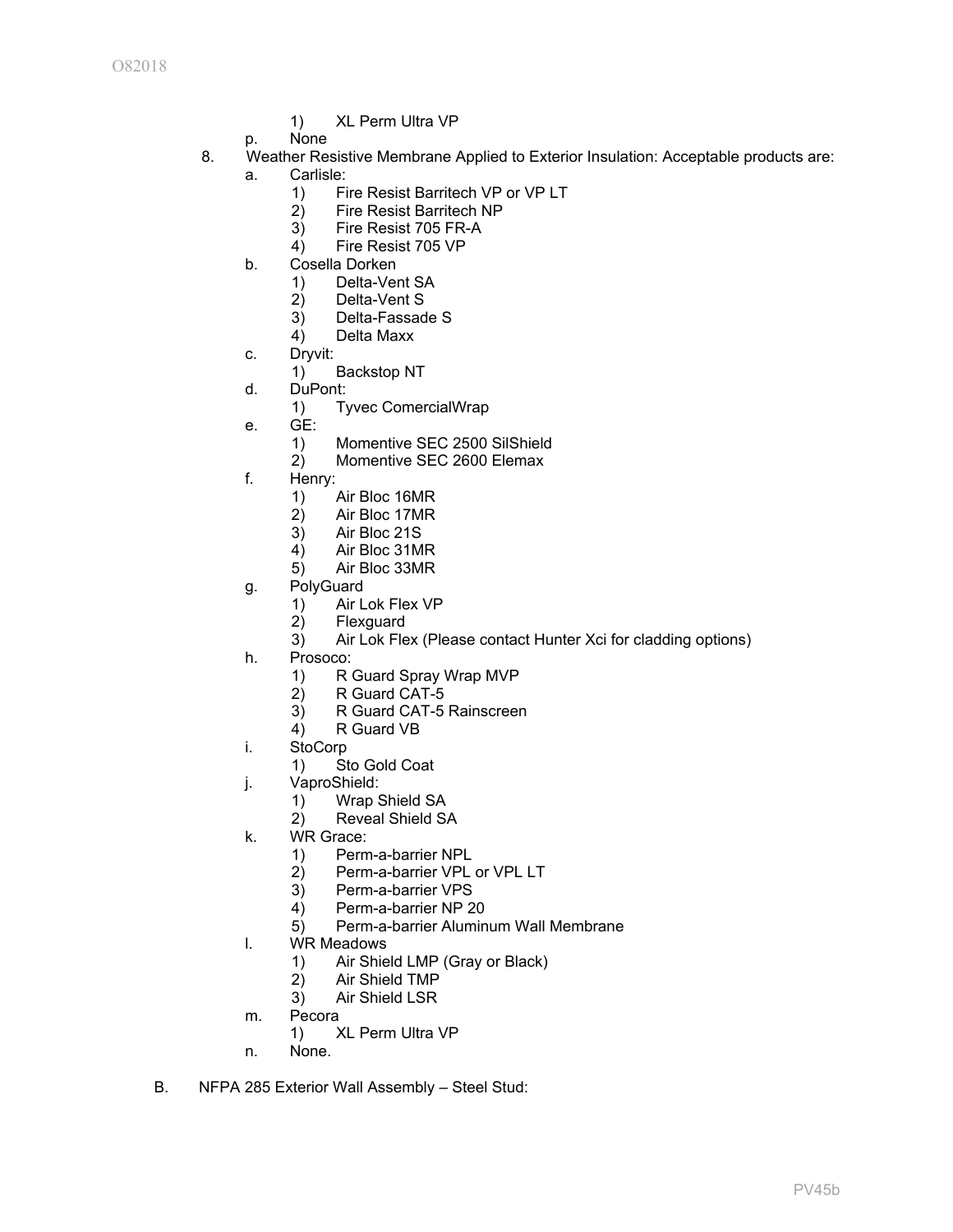- 1. Base Wall System: Steel Stud, 1 layer 5/8 inch (16 mm) thick Type X, installed over steel studs: minimum 3-5/8 inches (92 mm) depth, minimum 22 gauge at a maximum of 24 inches (610 mm) o.c. with lateral bracing every 4 feet (1220 mm) vertically.
- 2. Approved Exterior Finish:
	- a. Masonry: Brick veneer anchors, standard types, installed maximum 24 inches (610 mm) o.c. vertically. Maximum 2 inch (51 mm) air gap between exterior insulation and brick. Standard nominal 4 inches (102 mm) thick or greater, clay brick.
	- b. Stucco: Minimum 1/2 inch (13 mm) thick, Exterior Cement Plaster and Lath.
	- c. Limestone or Natural Stone: Minimum 1-1/4 inch (32 mm) thick, Limestone or Natural Stone Veneer or minimum 1-1/2 inches (38 mm) thick Cast Artificial Stone Veneer. Any standard installation technique can be used.
	- d. Terra Cotta Cladding: Use any Terra Cotta Cladding System in which Terra Cotta is minimum 1/2 inch (13 mm). Any standard installation technique can be used.
	- e. Thin Brick or Cultured Stone: Use any metal lath and thin set adhesive tested by the panel manufacturer via the NFPA 285 test method. Minimum of 3/4 inch (18 mm). Any standard installation technique can be used.
	- f. Metal Composite Material: Use any Metal Composite Material system that has been successfully tested by the panel manufacturer via the NFPA 285 test method. Any standard installation technique can be used.
	- g. Exterior Metal: Metal Exterior wall coverings: Steel, Aluminum, Copper or Zinc. Any standard installation technique can be used.
	- h. Fiber Cement Board siding. Any standard installation technique can be used.
	- i. Stone Aluminum: Stone Aluminum Honeycomb Composite Panels that have been successfully tested by the panel manufacturer via the NFPA 285 test method. Any standard installation technique can be used.
	- j. Autoclaved-aerated-concrete (AAC) panels that have been successfully tested by the panel manufacturer via the NFPA 285 test method. Any standard installation technique can be used.
	- k. FunderMax M.Look Grey Core- minimum ¼" thick using any standard installation technique.
- 3. Panel Thickness:
	- a. 3.5 inches (89 mm) maximum, NFPA 285 approved.
	- b. 3.6 to 4.0 inches (91 to 102 mm), contact Hunter Panels Xci for NFPA 285 approvals.
- 4. Stud Cavity:
	- a. Any non-combustible insulation.
	- b. Any Fiberglass or Mineral Fiber rated as Class A per ASTM E 84
	- c. BASF: Walltite (Minimum: 1½ inch)
	- d. Covestro (Formerly Bayer): BaySeal CC X or CC XP (Minimum: 1½ inch)
	- e. Icynene MD-C200v3
	- f. NCIF InsulBloc SPF
	- g. SWD Urethane Quik-Sheild 112
	- h. None.
- 5. Exterior Sheathing: 1/2 inch (12.5 mm) or 5/8 inch (16 mm) thick exterior type gypsum sheathing or none. Required with SPF insulation.
- 6. Floorline Firestopping: 4 lb/cu ft mineral fiber based safing insulation in each stud cavity and at each floor line, attached with Z Clips or equivalent.
- 7. Weather Resistive Membrane Applied to Base Wall: Acceptable products are:
	- a. Carlisle:
		- 1) Fire Resist Barritech VP or VP LT
		- 2) Fire Resist Barritech NP
		- 3) Fire Resist 705 FR-A
		- 4) Fire Resist 705 VP
		- b. BASF: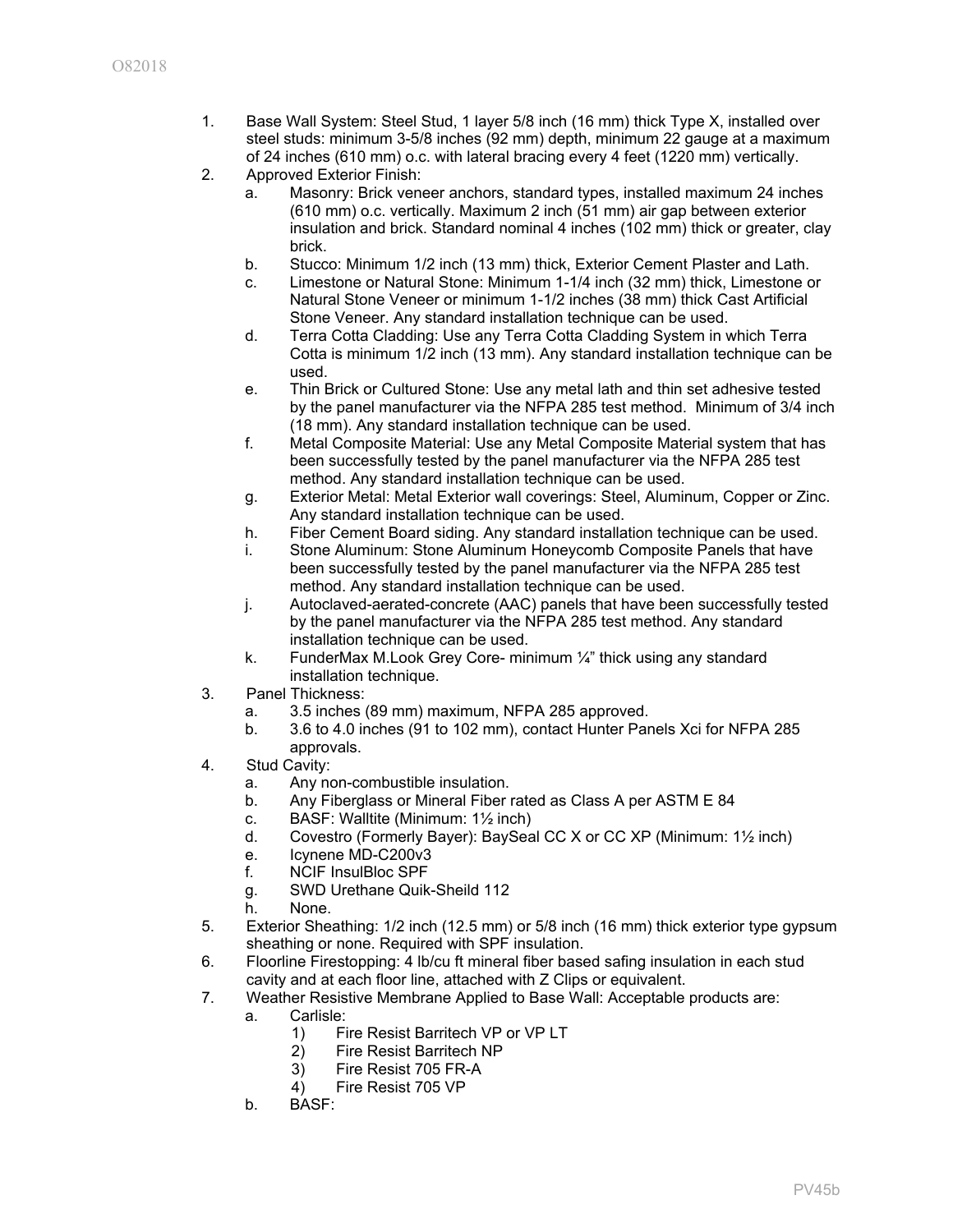- 1) Enershield I
- 2) Enershield HP
- c. Cosella Dorken
	- 1) Delta-Vent SA
	- 2) Delta-Vent S
	- 3) Delta-Fassade S
	- 4) Delta Maxx
- d. Dryvit:
	- 1) Backstop NT
- e. DuPont:
	- 1) Tyvec ComercialWrap or Commercial Wrap D
- f. GE:
	- 1) Momentive SEC 2500 SilShield
	- 2) Momentive SEC 2600 Elemax
- g. Henry:
	- 1) Air Bloc 16MR
	- 2) Air Bloc 17MR
	- 3) Air Bloc 21S
	- 4) Air Bloc 31MR
	- 5) Air Bloc 33MR
	- 6) Blueskin SA (Please contact Hunter Xci for cladding options)
- h. PolyGuard:
	- 1) Air Lok Flex VP<br>2) Flexguard
	- 2) Flexguard<br>3) Air Lok Fle
	- Air Lok Flex (Please contact Hunter Xci for cladding options)
- i. Prosoco:
	- 1) R Guard Spray Wrap MVP
	- 2) R Guard CAT-5
	- 3) R Guard CAT-5 Rainscreen
	- 4) R Guard VB
- j. StoCorp:
	- 1) StoGuard VaporSeal
- k. VaproShield:
	- 1) Wrap Shield SA
		- 2) Reveal Shield SA
- l. WR Grace:
	- 1) Perm-a-barrier VPS
	- 2) Perm-a-barrier NPL
	- 3) Perm-a-barrier VPL or VPL LT
	- 4) Perm-a-barrier VPL 50 (Please contact Hunter Xci for cladding options)
	- 5) Perm-a-barrier NP 10 (Please contact Hunter Xci for cladding options)
	- 6) Perm-a-barrier NP 20
	- 7) Perm-a-barrier Aluminum Wall Membrane
- m. WR Meadows
	- 1) Air Shield LMP (Gray or Black)
	- 2) Air Shield TMP
	- 3) Air Shield LSR
- n. 3M:
	- 1) 3015 (with Hold Fast adhesive at a 6 mil thickness)
- o. Pecora
	- 1) XL Perm Ultra VP
- p. None
- 8. Weather Resistive Membrane Applied to Exterior Insulation: Acceptable products are:
	- a. Carlisle:
		- 1) Fire Resist Barritech VP or VP LT
		- 2) Fire Resist Barritech NP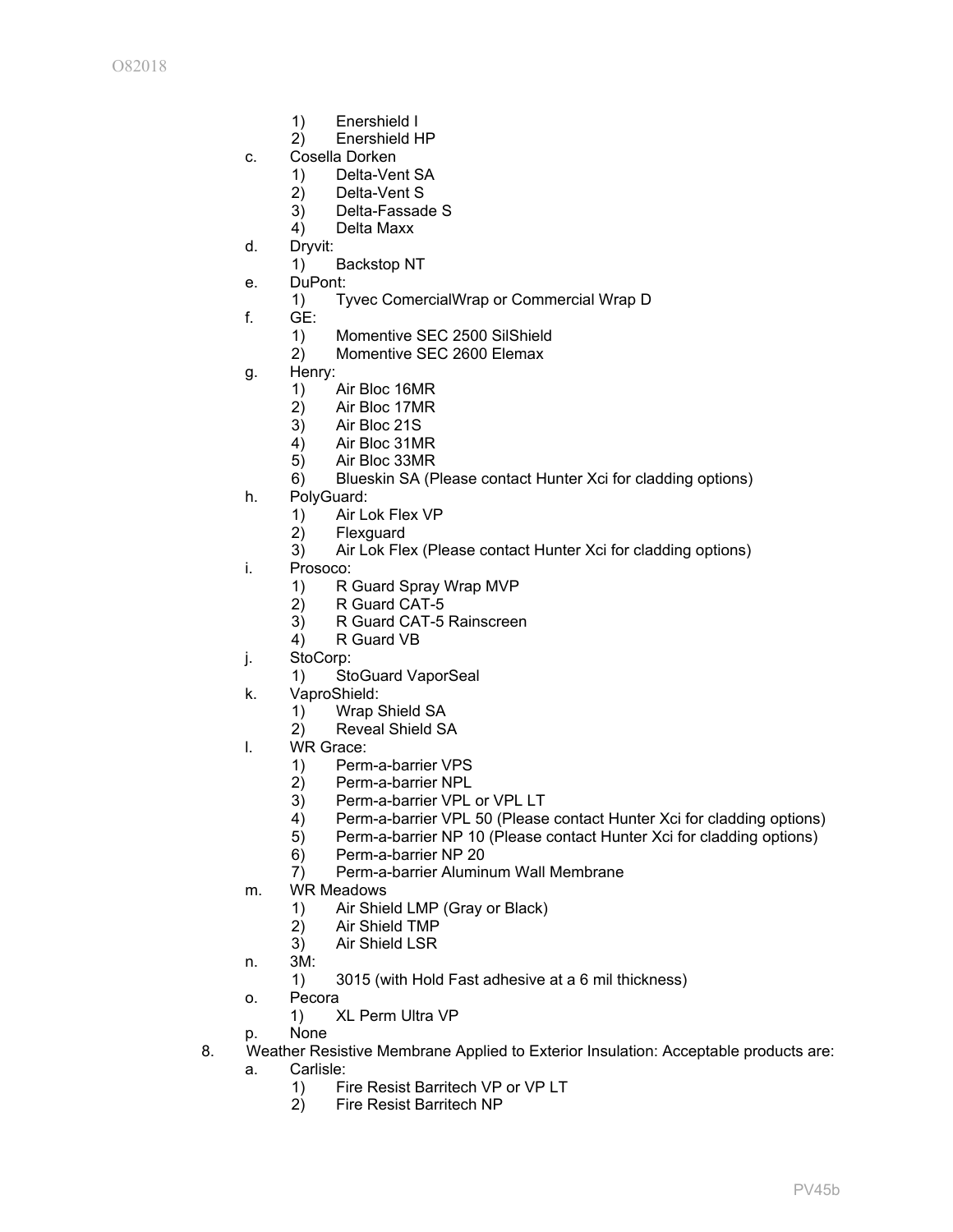- 3) Fire Resist 705 FR-A
- 4) Fire Resist 705 VP
- b. Cosella Dorken
	- 1) Delta-Vent SA
	- 2) Delta-Vent S
	- 3) Delta-Fassade S
	- 4) Delta Maxx
- c. Dryvit:
	- 1) Backstop NT
- d. DuPont:
	- 1) Tyvec ComercialWrap
- e. GE:
	- 1) Momentive SEC 2500 SilShield
	- 2) Momentive SEC 2600 Elemax
- f. Henry:
	- 1) Air Bloc 16MR
	- 2) Air Bloc 17MR
	- 3) Air Bloc 21S
	- 4) Air Bloc 31MR
	- 5) Air Bloc 33MR
- g. PolyGuard
	- 1) Air Lok Flex VP
	- 2) Flexguard
	- 3) Air Lok Flex (Please contact Hunter Xci for cladding options)
- h. Prosoco:
	- 1) R Guard Spray Wrap MVP
	- 2) R Guard CAT-5
	- 3) R Guard CAT-5 Rainscreen
	- 4) R Guard VB
- i. StoCorp
	- 1) Sto Gold Coat
- j. VaproShield:
	- 1) Wrap Shield SA
	- 2) Reveal Shield SA
- k. WR Grace:
	- 1) Perm-a-barrier NPL
	- 2) Perm-a-barrier VPL or VPL LT
	- 3) Perm-a-barrier VPS
	- 4) Perm-a-barrier NP 20
	- 5) Perm-a-barrier Aluminum Wall Membrane
- l. WR Meadows
	- 1) Air Shield LMP (Gray or Black)
	- 2) Air Shield TMP
	- 3) Air Shield LSR
- m. Pecora
	- 1) XL Perm Ultra VP
- n. None.
- C. NFPA 285 Exterior Wall Assembly Fire Retardant Treated Wood Stud Construction:
	- 1. Base Wall System: FRT Wood Stud, 1 layer 5/8 inch (16 mm) thick Type X Gypsum wallboard on interior, installed over FRT wood studs: minimum 3 5/8 inches (91 mm) depth, at a maximum of 24 inches (610 mm) o.c. with lateral bracing as required by code.
	- 2. Approved Exterior Finish:
		- a. Masonry: Brick veneer anchors, standard types, installed maximum 24 inches (610 mm) o.c. vertically. Maximum 2 inch (51 mm) air gap between exterior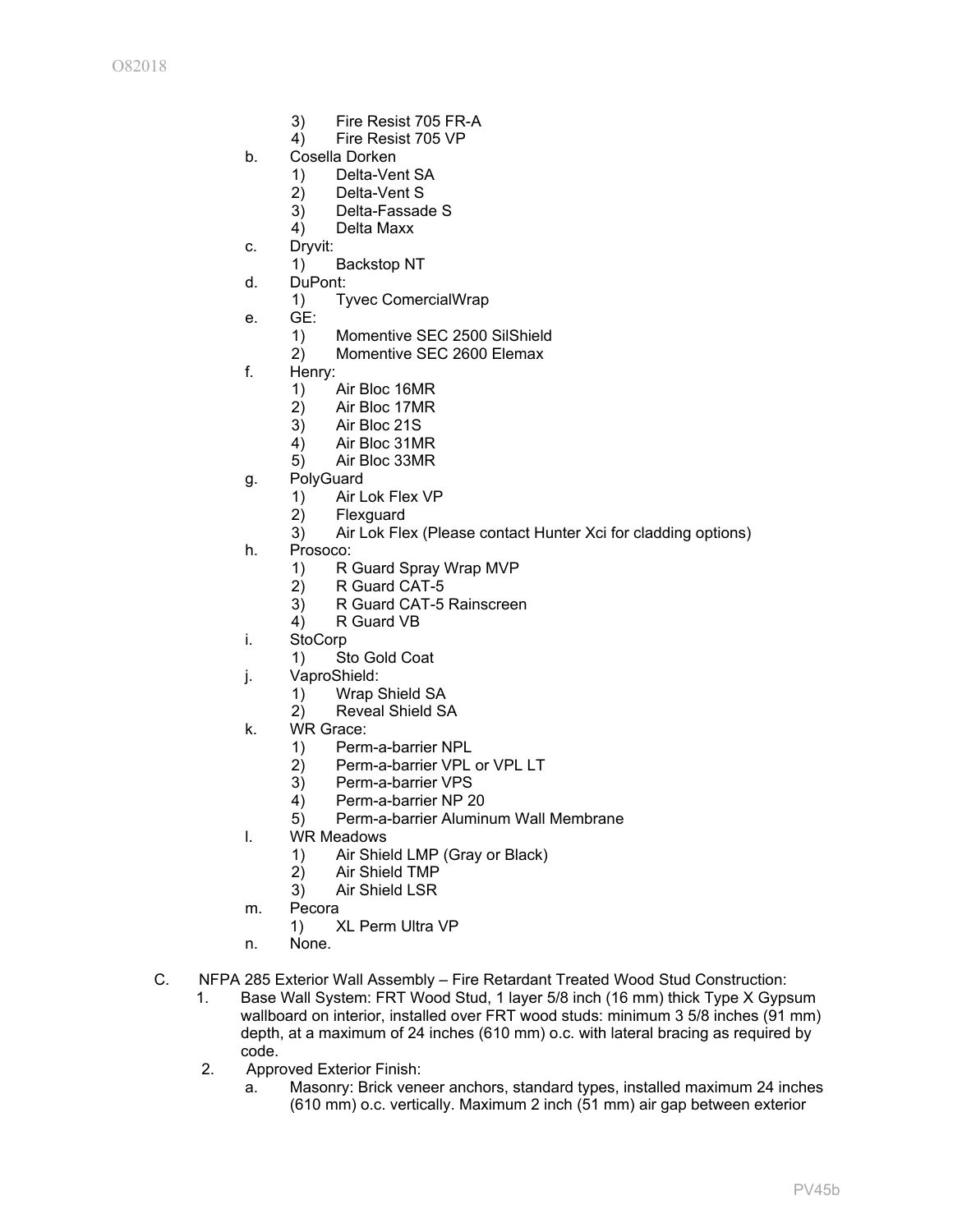insulation and brick. Standard nominal 4 inches (102 mm) thick or greater, clay brick.

- b. Stucco: Minimum 1/2 inch (13 mm) thick, Exterior Cement Plaster and Lath.
- c. Limestone or Natural Stone: Minimum 1-1/4 inch (32 mm) thick, Limestone or Natural Stone Veneer or minimum 1-1/2 inches (38 mm) thick Cast Artificial Stone Veneer. Any standard installation technique can be used.
- d. Terra Cotta Cladding: Use any Terra Cotta Cladding System in which Terra Cotta is minimum 1/2 inch (13 mm). Any standard installation technique can be used.
- e. Thin Brick or Cultured Stone: Use any metal lath and thin set adhesive tested by the panel manufacturer via the NFPA 285 test method. Minimum of 3/4 inch (18 mm). Any standard installation technique can be used.
- f. Metal Composite Material: Use any Metal Composite Material system that has been successfully tested by the panel manufacturer via the NFPA 285 test method. Any standard installation technique can be used.
- g. Exterior Metal: Metal Exterior wall coverings: Steel, Aluminum, Copper or Zinc. Any standard installation technique can be used.
- h. Fiber Cement Board siding. Any standard installation technique can be used.
- i. Stone Aluminum: Stone Aluminum Honeycomb Composite Panels that have been successfully tested by the panel manufacturer via the NFPA 285 test method. Any standard installation technique can be used.
- j. Autoclaved-aerated-concrete (AAC) panels that have been successfully tested by the panel manufacturer via the NFPA 285 test method. Any standard installation technique can be used.
- k. FunderMax M.Look Grey Core- minimum ¼" thick using any standard installation technique.
- 3. Panel Thickness:
	- a. 3.5 inches (89 mm) maximum, NFPA 285 approved.
	- b. 3.6 to 4.0 inches (91 to 102 mm), contact Hunter Panels Xci for NFPA 285
- approvals. 4. Stud Cavity:
	- a. Any non-combustible insulation.
		- b. Any Fiberglass or Mineral Fiber rated as Class A per ASTM E 84
		- c. BASF: Walltite (Minimum: 1½ inch)
		- d. Covestro (Formerly Bayer): BaySeal CC X or CC XP (Minimum: 1½ inch)
		- e. Icynene MD-C200v3
		- f. NCIF InsulBloc SPF
		- g. SWD Urethane Quik-Sheild 112
		- h. None.
- 5. Exterior Sheathing: 1/2 inch (12.5 mm) or 5/8 inch (16 mm) thick exterior type gypsum sheathing or FRT structural panels or none. Required with SPF insulation.
- 6. Floorline Firestopping: 4 lb/cu ft mineral fiber based safing insulation in each stud cavity and at each floor line, attached with Z Clips or equivalent.
- 7. Weather Resistive Membrane Applied to Base Wall: Acceptable products are:
	- a. Carlisle:
		- 1) Fire Resist Barritech VP or VP LT
		- 2) Fire Resist Barritech NP
		- 3) Fire Resist 705 FR-A
		- 4) Fire Resist 705 VP
	- b. BASF:
		- 1) Enershield I
		- 2) Enershield HP
	- c. Cosella Dorken
		- 1) Delta-Vent SA
		- 2) Delta-Vent S
		- 3) Delta-Fassade S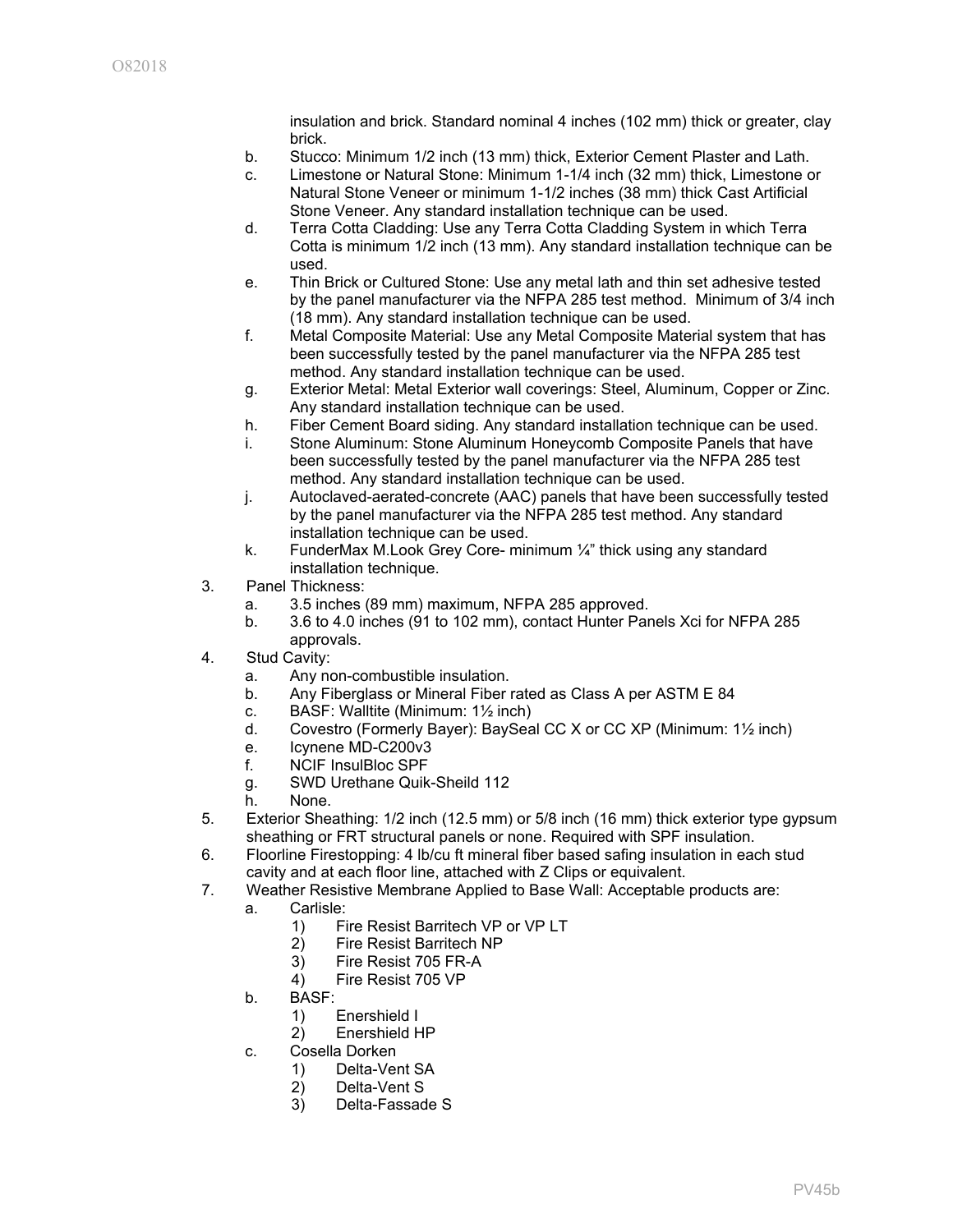- 4) Delta Maxx
- d. Dryvit:
	- 1) Backstop NT
- e. DuPont:
	- 1) Tyvec ComercialWrap or Commercial Wrap D
- f. GE:
	- 1) Momentive SEC 2500 SilShield
	- 2) Momentive SEC 2600 Elemax
- g. Henry:
	- 1) Air Bloc 16MR
	- 2) Air Bloc 17MR
	- 3) Air Bloc 21S
	- Air Bloc 31MR
	- 5) Air Bloc 33MR
	- 6) Blueskin SA (Please contact Hunter Xci for cladding options)
- h. PolyGuard:
	- 1) Air Lok Flex VP
	- 2) Flexguard
	- 3) Air Lok Flex (Please contact Hunter Xci for cladding options)
- i. Prosoco:
	- 1) R Guard Spray Wrap MVP
	- 2) R Guard CAT-5
	- 3) R Guard CAT-5 Rainscreen
	- 4) R Guard VB
- j. StoCorp:
	- 1) StoGuard VaporSeal
- k. VaproShield:
	- 1) Wrap Shield SA
	- 2) Reveal Shield SA
- l. WR Grace:
	- 1) Perm-a-barrier VPS
	- 2) Perm-a-barrier NPL
	- 3) Perm-a-barrier VPL or VPL LT
	- 4) Perm-a-barrier VPL 50 (Please contact Hunter Xci for cladding options)
	- 5) Perm-a-barrier NP 10 (Please contact Hunter Xci for cladding options)
	- 6) Perm-a-barrier NP 20
	- 7) Perm-a-barrier Aluminum Wall Membrane
- m. WR Meadows
	- 1) Air Shield LMP (Gray or Black)
	- 2) Air Shield TMP
	- 3) Air Shield LSR
- n. 3M:
	- 1) 3015 (with Hold Fast adhesive at a 6 mil thickness)
- o. Pecora
	- 1) XL Perm Ultra VP
- p. None
- 8. Weather Resistive Membrane Applied to Exterior Insulation: Acceptable products are:
	- a. Carlisle:
		- 1) Fire Resist Barritech VP or VP LT
		- 2) Fire Resist Barritech NP
		- 3) Fire Resist 705 FR-A
		- 4) Fire Resist 705 VP
	- b. Cosella Dorken
		- 1) Delta-Vent SA
		- 2) Delta-Vent S
		- 3) Delta-Fassade S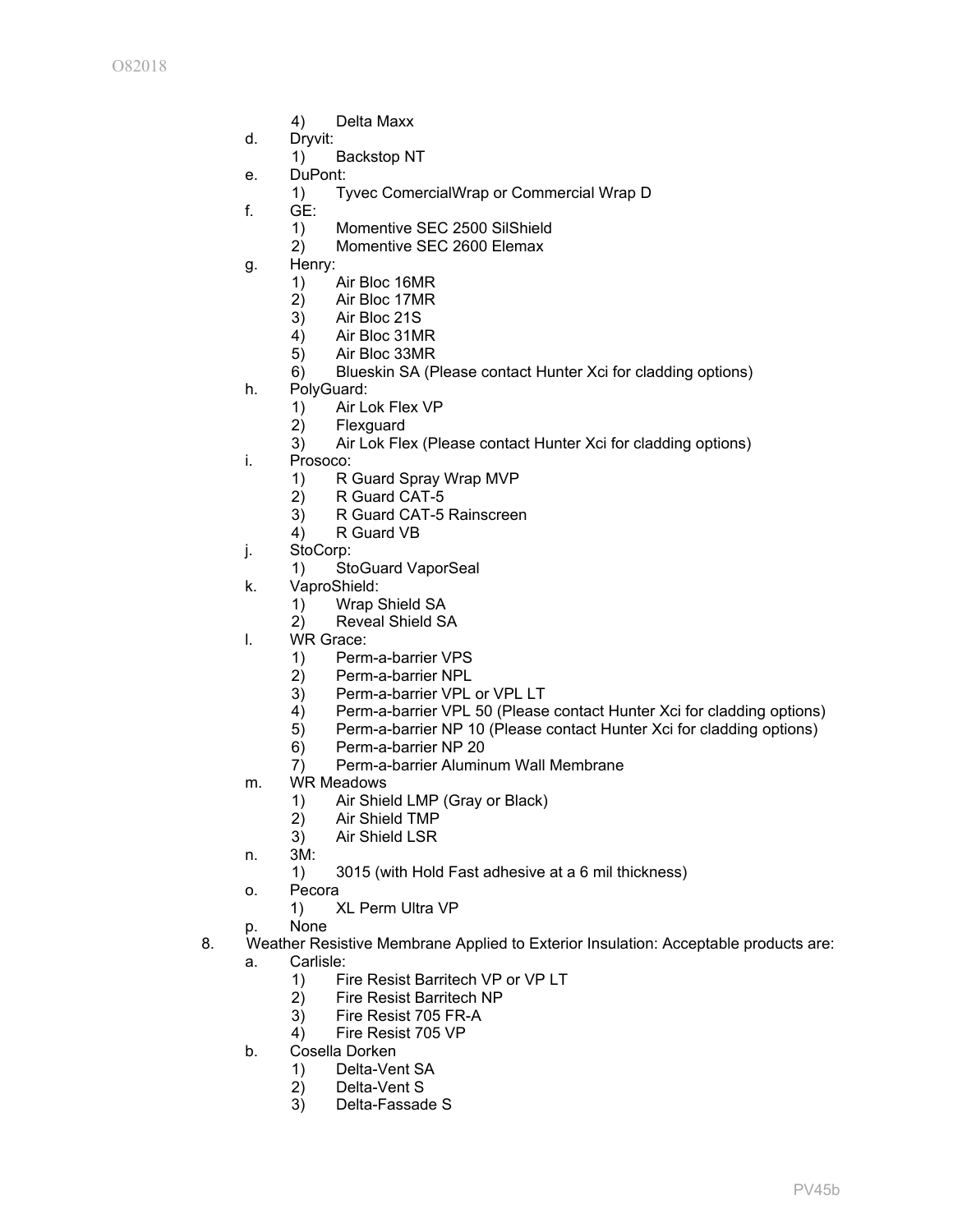- 4) Delta Maxx
- c. Dryvit:
	- 1) Backstop NT
- d. DuPont:
	- 1) Tyvec ComercialWrap
- e. GE:
	- 1) Momentive SEC 2500 SilShield
	- 2) Momentive SEC 2600 Elemax
- f. Henry:
	- 1) Air Bloc 16MR
	- 2) Air Bloc 17MR
	- 3) Air Bloc 21S
	- 4) Air Bloc 31MR
	- 5) Air Bloc 33MR
- g. PolyGuard
	- 1) Air Lok Flex VP
	- 2) Flexguard
	- 3) Air Lok Flex (Please contact Hunter Xci for cladding options)
- h. Prosoco:
	- 1) R Guard Spray Wrap MVP
	- 2) R Guard CAT-5
	- 3) R Guard CAT-5 Rainscreen
	- 4) R Guard VB
- i. StoCorp
	- 1) Sto Gold Coat
- j. VaproShield:
	- 1) Wrap Shield SA
	- 2) Reveal Shield SA
- k. WR Grace:
	- 1) Perm-a-barrier NPL
	- 2) Perm-a-barrier VPL or VPL LT
	- 3) Perm-a-barrier VPS
	- 4) Perm-a-barrier NP 20
	- 5) Perm-a-barrier Aluminum Wall Membrane
- l. WR Meadows
	- 1) Air Shield LMP (Gray or Black)
	- 2) Air Shield TMP
	- 3) Air Shield LSR
- m. Pecora
	- 1) XL Perm Ultra VP
- n. None.

### 1.5 DESIGN REQUIREMENTS

- A. Perform work in accordance with all federal, state and local codes.
- B. Physical properties (Foam Core):
	- 1. Flame Spread Index: ASTM E 84, less than 25.
	- 2. Smoke Developed: ASTM E 84, less than 250.
	- 3. Compressive Strength: ASTM D 1621; Type I, Grade 3 25 psi (172 kPa).
	- 4. Dimensional Stability: ASTM D 2126, 2 percent linear change (7 days).
	- 5. Moisture Vapor Permeance: ASTM E 96, less than 0.04 perm (2.875ng/(Pa•s•m2)).
	- 6. Water Absorption: ASTM C 209, less than 0.05 percent by volume.
	- 7. Service Temperature: Minus 100 degrees to 250 degrees F (Minus 73 degrees C to 122 degrees C).
	- 8. Air Permeance of Building Material: ASTM E 2178, less than 0.001 L(s.m2) at 75 Pa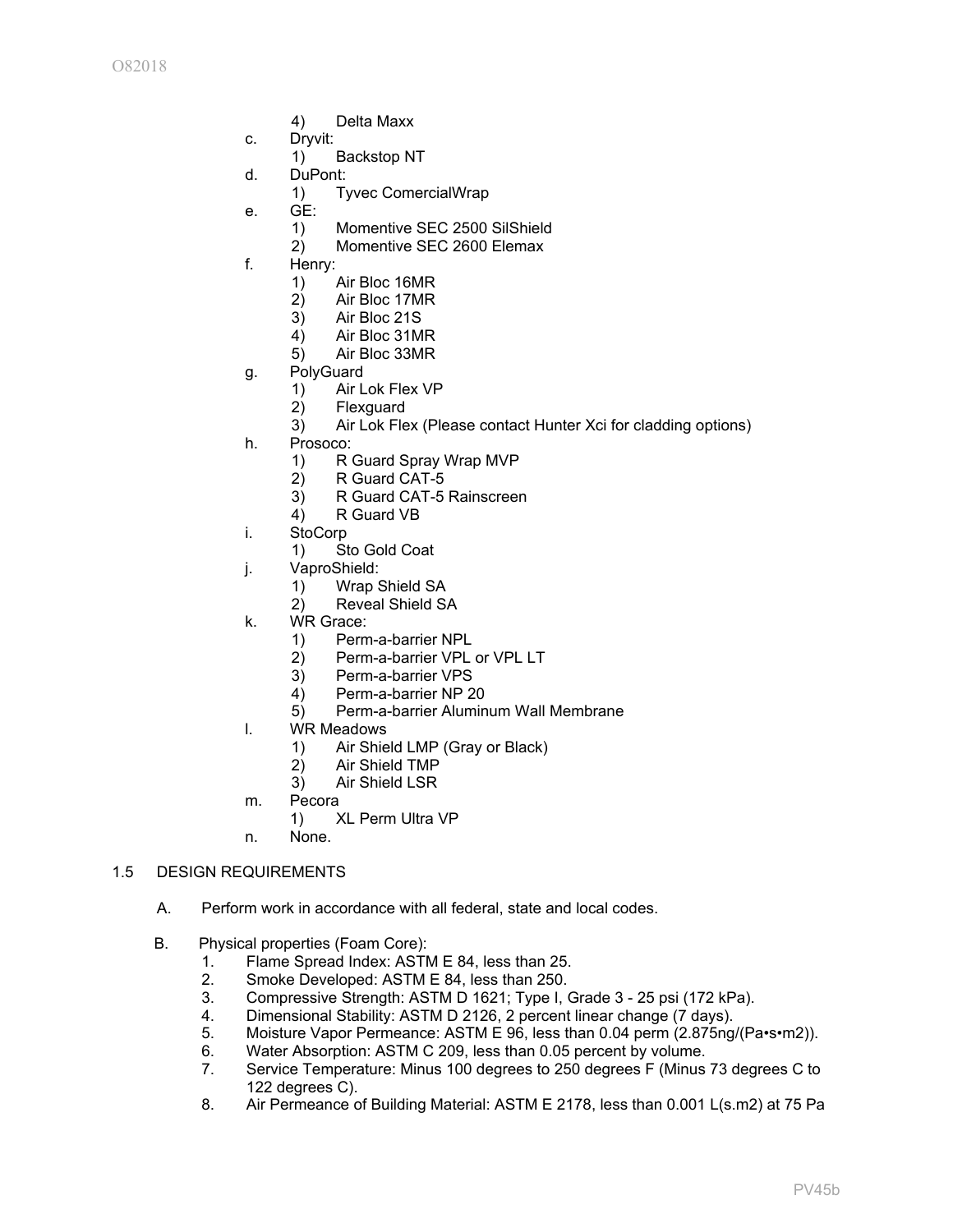- 9. Air Leakage of Air Barrier Assemblies: ASTM E 2357, no leakage
- 10. Rate of Air Leakage: ASTM E 283, less than 0.04 cfm/ft2
- 11. Structural Performance by Uniform Static Air Pressure Difference: ASTM E 330, less than 0.04 cfm/ft2
- 12. Water Penetration by Static Air Pressure Difference: ASTM E 331, pass, no leakage
- 13. Resistance to Mold: ASTM D 3273 Passed (10).
- 14. Impact Resistance: ASTM D 1037, 40 Janka Ball Test.
- C. Continuous insulation Xci Foil (Class A) wall panels shall meet the continuous insulation standards of ASHRAE 90.1-2010, ICB Chapter 26 and IECC 2012.
- D. Xci Foil (Class A) wall panels shall be Miami-Dade County Product Control Approved under Miami-Dade County FL NOA No: 14-0501.01.
- E. Xci Foil (Class A) wall panels shall be listed by the California Bureau of Furnishings and Home Insulation.

### 1.6 SUBMITTALS

- A. Submit under provisions of Section 01300.
- B. Product Data: Manufacturer's data sheets on wall panels and fasteners to be used, including:
	- 1. Preparation instructions and recommendations.<br>2. Storage and handling requirements and recomm
	- Storage and handling requirements and recommendations.
	- 3. Installation methods.
- C. LEED Submittals: Provide documentation of how the requirements of Credit will be met:
	- 1. List of proposed materials with recycled content. Indicate post-consumer recycled content and pre-consumer recycled content for each product having recycled content.
	- 2. Environmental Product Declaration which conforms to ISO 14025
- D. Manufacturer's Certificate: Certify panels will conform to specified performance requirements.

### 1.7 QUALITY ASSURANCE

- A. Manufacturer Qualifications: Manufacturer shall be a company that regularly manufactures and assembles specified insulation in house with no outside fabrication operations.
- B. Pre-Installation Meeting: Convene minimum one week prior to commencing Work of this section. Review installation procedures and coordination required with Related Work and include the following:
	- 1. Participants: Authorized representatives of the Contractor, Architect, Installer, and Manufacturer.
	- 2. Review wall assemblies for potential interference and conflicts and coordinate layout and support provisions for interfacing work.
	- 3. Review continuous insulation wall panels installation methods and procedures related to application, including manufacturer's installation guidelines.
	- 4. Review firestopping requirements and weather resistive membrane requirements and placement locations.
	- 5. Review field quality control procedures.

## 1.8 DELIVERY, STORAGE, AND HANDLING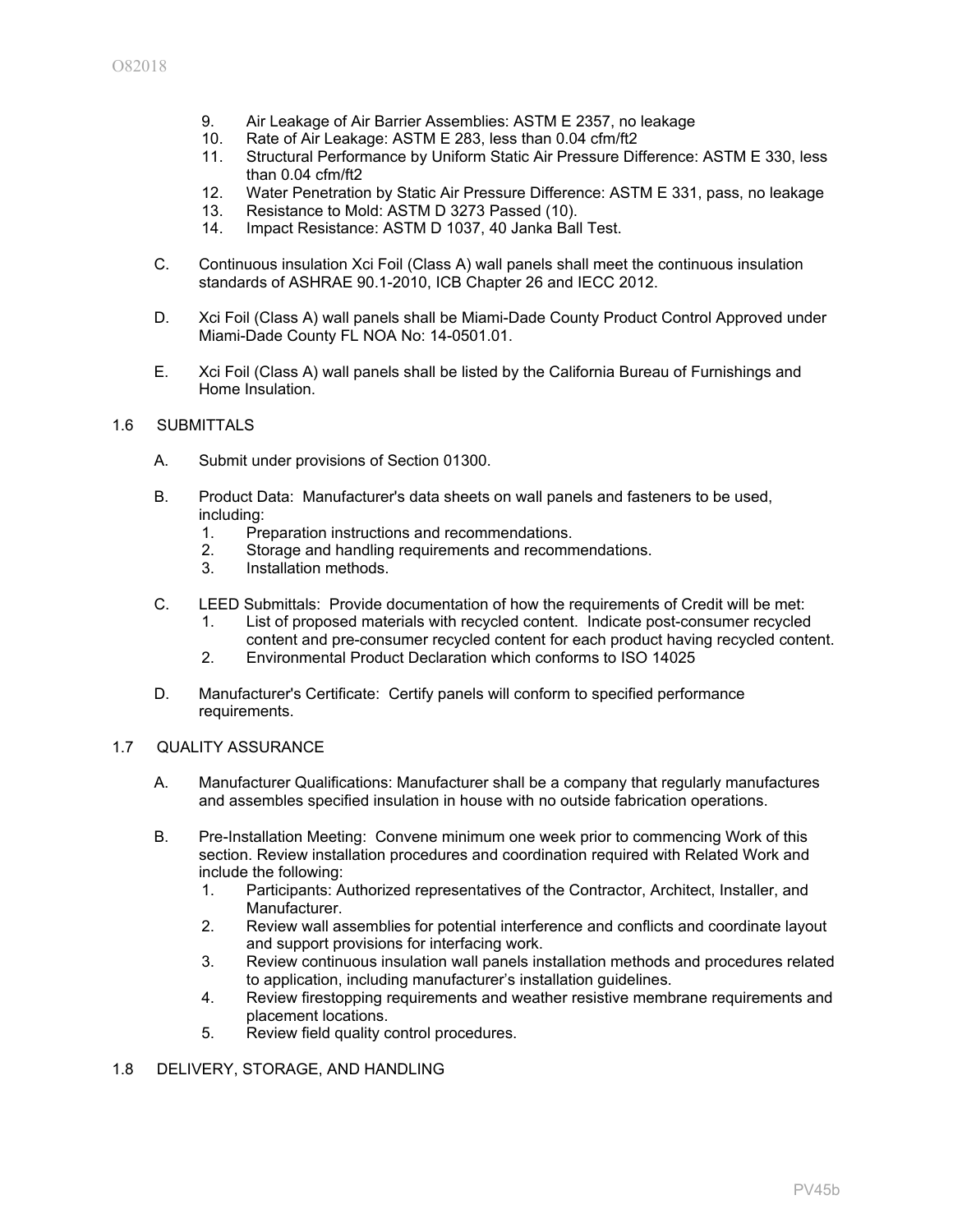A. Good construction practice dictates that all insulations should be protected from moisture and direct sunlight during job-site storage. Pallets of Hunter Panels Xci CG are double packaged in a UV resistant polyethylene bag. This moisture resistant package is designed for protection from the elements during flatbed shipment from our factories to the jobsite. Outdoor storage for extended periods of time requires waterproof tarpaulins and elevated storage above ground level a minimum of 2". Additionally, we recommend slitting the bundle packaging vertically down the center of the two short sides to prevent moisture accumulation within the package.

## 1.9 SEQUENCING

- A. Coordinate with the installation of vapor retarders and air seal materials specified is Section 07260 and Section 07270.
- B. Ensure that products of this section are supplied to affected trades in time to prevent interruption of construction progress.

#### 1.10 PROJECT CONDITIONS

A. Maintain environmental conditions (temperature, humidity, and ventilation) within limits recommended by manufacturer for optimum results. Do not install products under environmental conditions outside manufacturer's absolute limits.

## PART 2 PRODUCTS

#### 2.1 MANUFACTURERS

- A. Acceptable Manufacturer: Insulating panels shall be XCI products produced by Hunter Panels, 15 Franklin Street, Portland, Maine 04101. Phone: (207) 761-5678 or (888) 746- 1114. Fax: (877) 115-1769. E-mail: [info@hpanels.com.](mailto:info@hpanels.com)
- B. Substitutions: Not permitted.
- C. Requests for substitutions will be considered in accordance with provisions of Section 01600.

#### 2.2 BOARD INSULATION

- A. Board Insulation with Foil Facers: Hunter Panels Xci Foil (Class A) complies with ASTM C 1289 and ASTM E 84 Class A. Panels are a high thermal resistive rigid insulation panel composed of a closed cell polyisocyanurate foam core bonded on both sides to reinforced foil facers.
	- 1. Type: ASTM C 1289, Type I
		- a. Grade 3 (25 psi).
	- 2. Panel Size:
		- a. 4 feet by 8 feet (1220 mm by 2440 mm).
	- 3. Thickness / R Value: ASTM C 518 at 75 degrees F (23.9 degrees C).
		- a. 1.0 inches (25 mm) / R Value 6.3
		- b. 1.5 inches (38 mm) / R Value 9.5
		- c. 1.6 inches (40 mm) / R Value 10.1
		- d. 2.0 inches (51 mm) / R Value 13.0
		- e. 2.5 inches (64 mm) / R Value 16.0
		- f. 3.0 inches (76 mm) / R Value 19
		- g. 3.5 inches (89 mm) / R Value 22
		- h. 4.0 inches (100 mm) / R Value 25.2
		- i. Provide to the thickness indicated on the Drawings.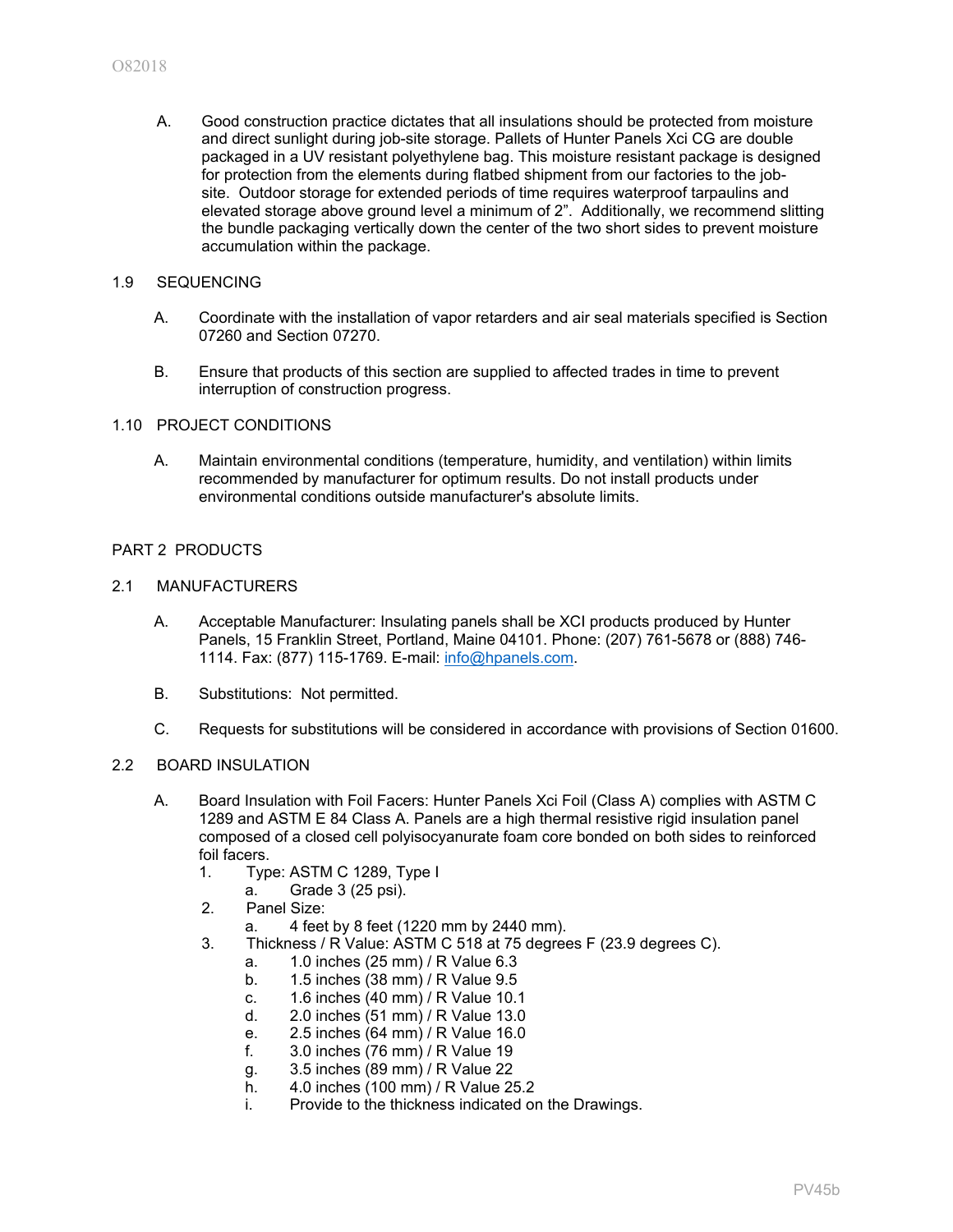### 2.3 PANEL FASTENERS

A. Panel fasteners shall be corrosion resistant type as approved Hunter Panel fasteners. Length of fasteners shall be as recommended by the panel manufacturer

### PART 3 EXECUTION

### 3.1 EXAMINATION

- A. Do not begin installation until exterior walls have been properly prepared.
- B. Verify that all exterior wall assembly construction has been completed to the point where the insulation may correctly be installed.
- C. Verify that mechanical and electrical services in walls have been installed and tested and, if appropriate, verify that adjacent materials and finishes are dry and ready to receive insulation.
- D. If wall assembly preparation is the responsibility of another installer, notify Architect of unsatisfactory preparation before proceeding.

### 3.2 PREPARATION

- A. Clean surfaces thoroughly prior to installation.
- B. Prepare surfaces using the methods recommended by the manufacturer for achieving the best result for the substrate under the project conditions.
- C. Install in accordance with manufacturer's instructions.
- D. Install in exterior spaces without gaps or voids. Do not compress insulation.
- E. Trim insulation neatly to fit spaces. Insulate miscellaneous gaps and voids.
- F. Fit insulation tight in spaces and tight to exterior side of mechanical and electrical services within plane of insulation.
- G. Exposed insulation must be protected from open flame and stored in accordance with manufacturer's instructions.
- H. Fasten insulation to the structural base wall. Coordinate with the cladding or wall finish manufacturer for the attachment requirements over insulation panels. Contact Hunter Panels for guidance when determining fastening pattern.
- I. Install vapor retarders over insulation panels as specified in Section 07260.
- J. Install air barriers over insulation panels as specified in Section 07270.
- K. Exterior wall insulation is not intended to be left exposed for extended periods of time in excess of 180 days without adequate protection. If extended exposure is anticipated all exposed foam surfaces including corners, window and door openings, should be taped with a compatible waterproof tape.
- L. Install exterior cladding as recommended by the cladding manufacturer and as specified in other sections of this specification.